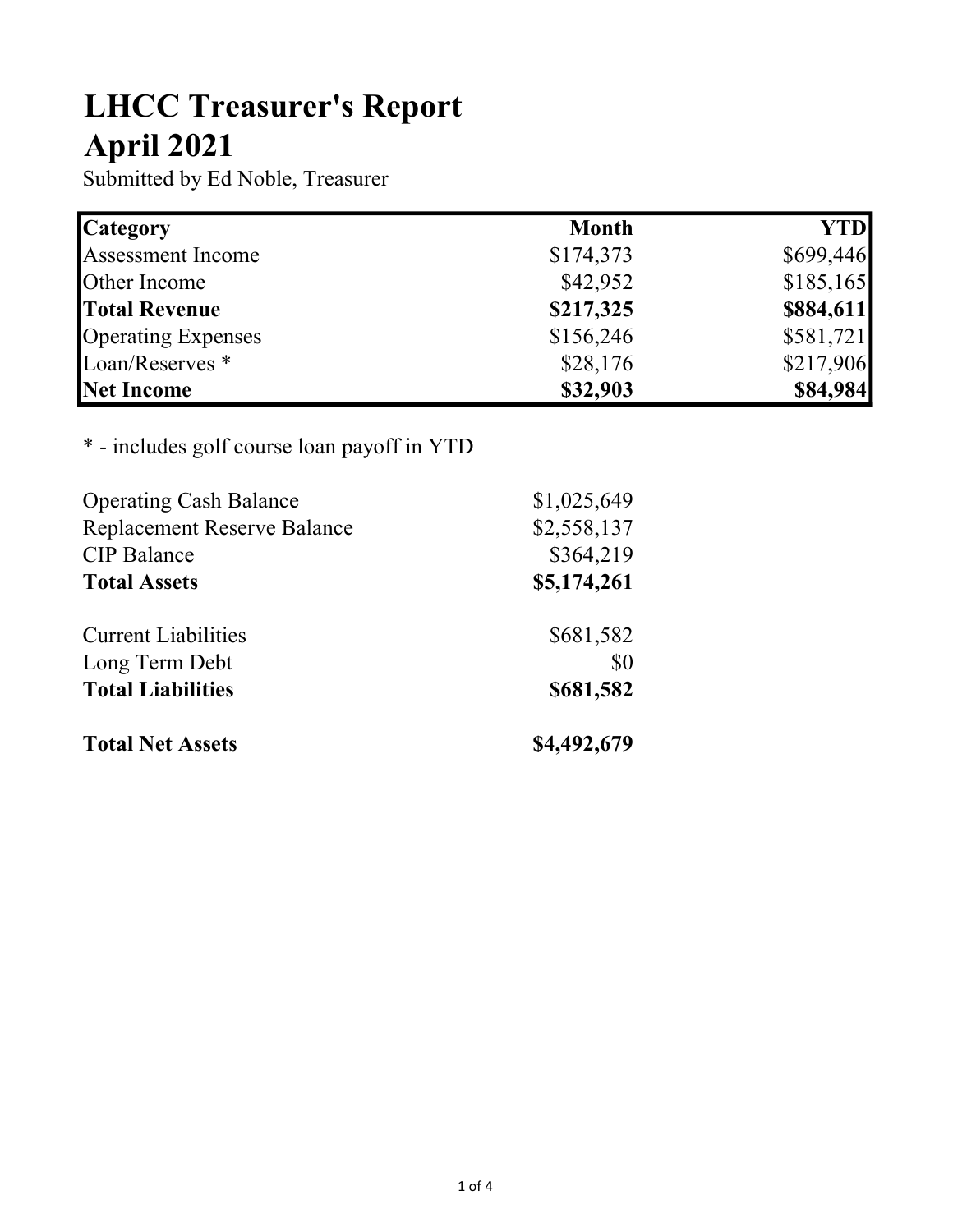| <b>CASH BASIS REVENUE</b>                        |               |               |              |
|--------------------------------------------------|---------------|---------------|--------------|
| <b>HYBRID ACCRUAL BASIS EXPENSES</b>             |               | April 2021    |              |
|                                                  | <b>Actual</b> | <b>Budget</b> | Variance     |
| <b>Income (Cash Basis)</b>                       |               |               |              |
| Total 4000 · Assessment Revenue                  | 174,372.77    | 158,446.00    | 15,926.77    |
| Total 4300 · Other Income                        | 42,952.05     | 32,292.00     | 9,717.67     |
| <b>Total Income (Cash Basis)</b>                 | 217,324.82    | 190,738.00    | 25,644.44    |
| <b>Expense</b>                                   |               |               |              |
| Total 5000 · Administrative Expenses             | 23,144.48     | 13,000.00     | (10, 144.48) |
| Total 5100 · Personnel                           | 66,031.18     | 55,561.00     | (10, 470.18) |
| Total 5200 · Taxes & Licenses                    |               | 500.00        | 500.00       |
| Total 5800 · Committee Expenses                  | 55.90         | 667.00        | 611.10       |
| 5900 · Utilities                                 |               |               |              |
| Total 5900 · Utilities                           | 5,348.61      | 6,474.00      | 1,125.39     |
| Total 6100 · As Needed Contracts & Services      | 5,236.14      | 18,624.00     | 13,387.86    |
| Total $6200 \cdot$ Material & Supplies           | 8,222.68      | 8,966.00      | 743.32       |
| Total 7050 · Long Term Capital Assets            | 10,733.0      | 10,733.0      |              |
| Total 6900 · Other Expenses                      |               |               |              |
| <b>Total General Fund Expenses</b>               | 156,245.53    | 160,384.00    | 4,138.47     |
| 6930 · Total Golf Course Loan Repayment          |               | 3,220.00      | 3,220.00     |
| <b>Transfers to Reserves (Use of Funds)</b>      |               |               |              |
| <b>Replacement Reserve Contributions</b>         | 28,176.00     | 28,176.00     |              |
| <b>Total Transfers to Reserve/Loan Repayment</b> | 28,176.00     | 31,396.00     | 3,220.00     |
|                                                  |               |               |              |
| <b>General Fund - Net Income (Loss)</b>          | 32,903.29     | (1,042.00)    | 33,002.91    |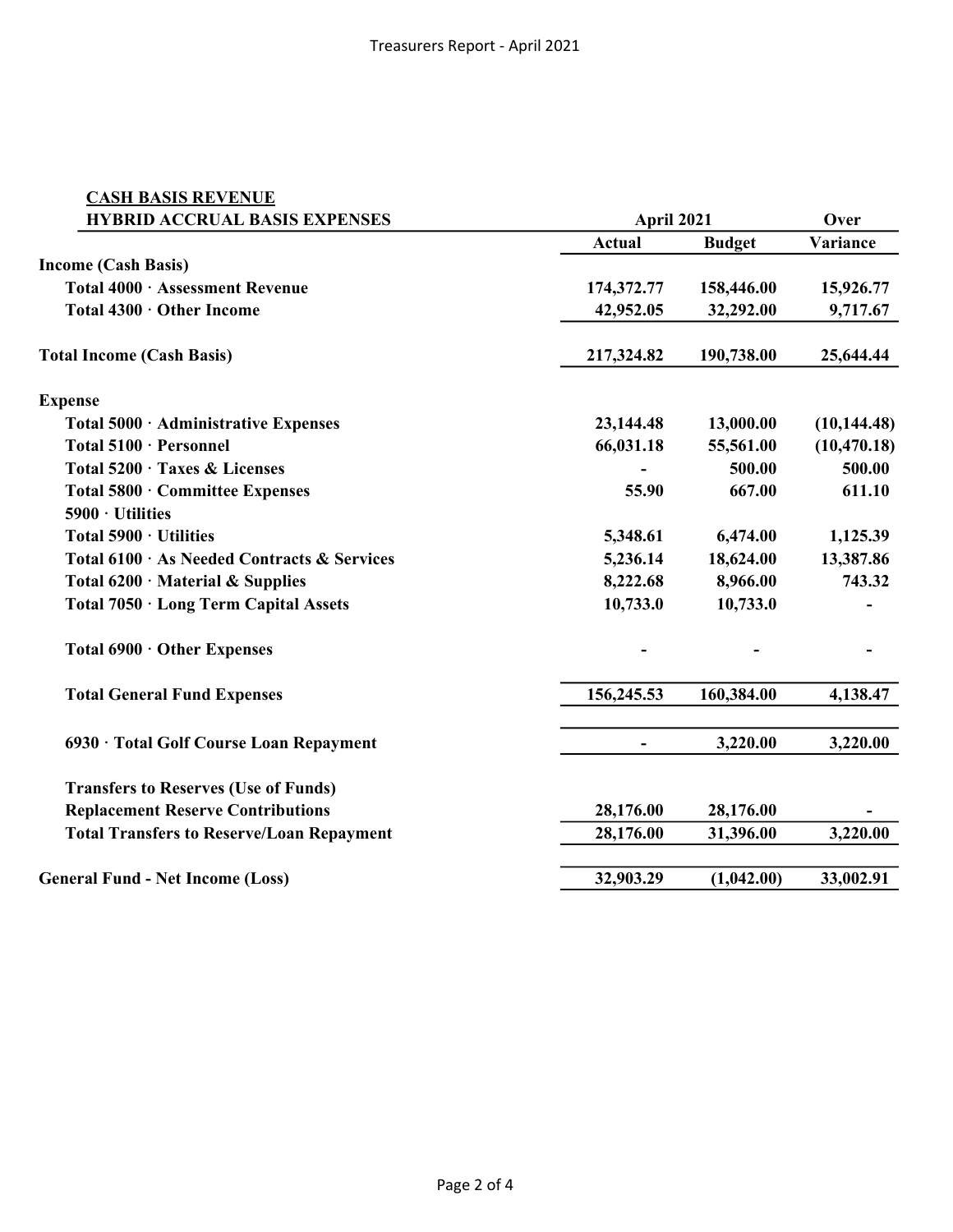| <b>CASH BASIS REVENUE</b>                        |                 |               |              |
|--------------------------------------------------|-----------------|---------------|--------------|
| <b>HYBRID ACCRUAL BASIS EXPENSES</b>             | 2021 YTD Totals |               |              |
|                                                  | <b>Actual</b>   | <b>Budget</b> | Variance     |
| <b>Income (Cash Basis)</b>                       |                 |               |              |
| Total 4000 · Assessment Revenue                  | 699,446.07      | 475,338.00    | 224,108.07   |
| Total 4300 · Other Income                        | 185,164.92      | 134,083.00    | 51,081.92    |
| <b>Total Income (Cash Basis)</b>                 | 884,610.99      | 609,421.00    | 275,189.99   |
| <b>Expense</b>                                   |                 |               |              |
| Total 5000 · Administrative Expenses             | 55,316.69       | 52,000.00     | (3,316.69)   |
| Total 5100 · Personnel                           | 195,462.93      | 204,244.00    | 8,781.07     |
| Total 5200 · Taxes & Licenses                    |                 | 3,150.00      | 3,150.00     |
| Total 5800 · Committee Expenses                  | 2,370.08        | 2,668.00      | 297.92       |
| 5900 · Utilities                                 |                 |               |              |
| Total 5900 · Utilities                           | 27,004.14       | 25,896.00     | (1,108.14)   |
| Total 6100 · As Needed Contracts & Services      | 40,320.57       | 55,246.00     | 14,925.43    |
| Total $6200 \cdot$ Material & Supplies           | 76,525.78       | 62,764.00     | (13,761.78)  |
| Total 7050 · Long Term Capital Assets            | 42,932.00       | 42,932.00     |              |
| Total 6900 · Other Expenses                      |                 |               |              |
| <b>Total General Fund Expenses</b>               | 581,720.61      | 627,661.00    | 45,940.39    |
| 6930 · Total Golf Course Loan Repayment          | 105,202.25      | 12,880.00     | (92, 322.25) |
| <b>Transfers to Reserves (Use of Funds)</b>      |                 |               |              |
| <b>Replacement Reserve Contributions</b>         | 112,704.00      | 112,704.00    |              |
| <b>Total Transfers to Reserve/Loan Repayment</b> | 217,906.25      | 125,584.00    | (92, 322.25) |
| <b>General Fund - Net Income (Loss)</b>          | 84,984.13       | (143, 824.00) | 228,808.13   |